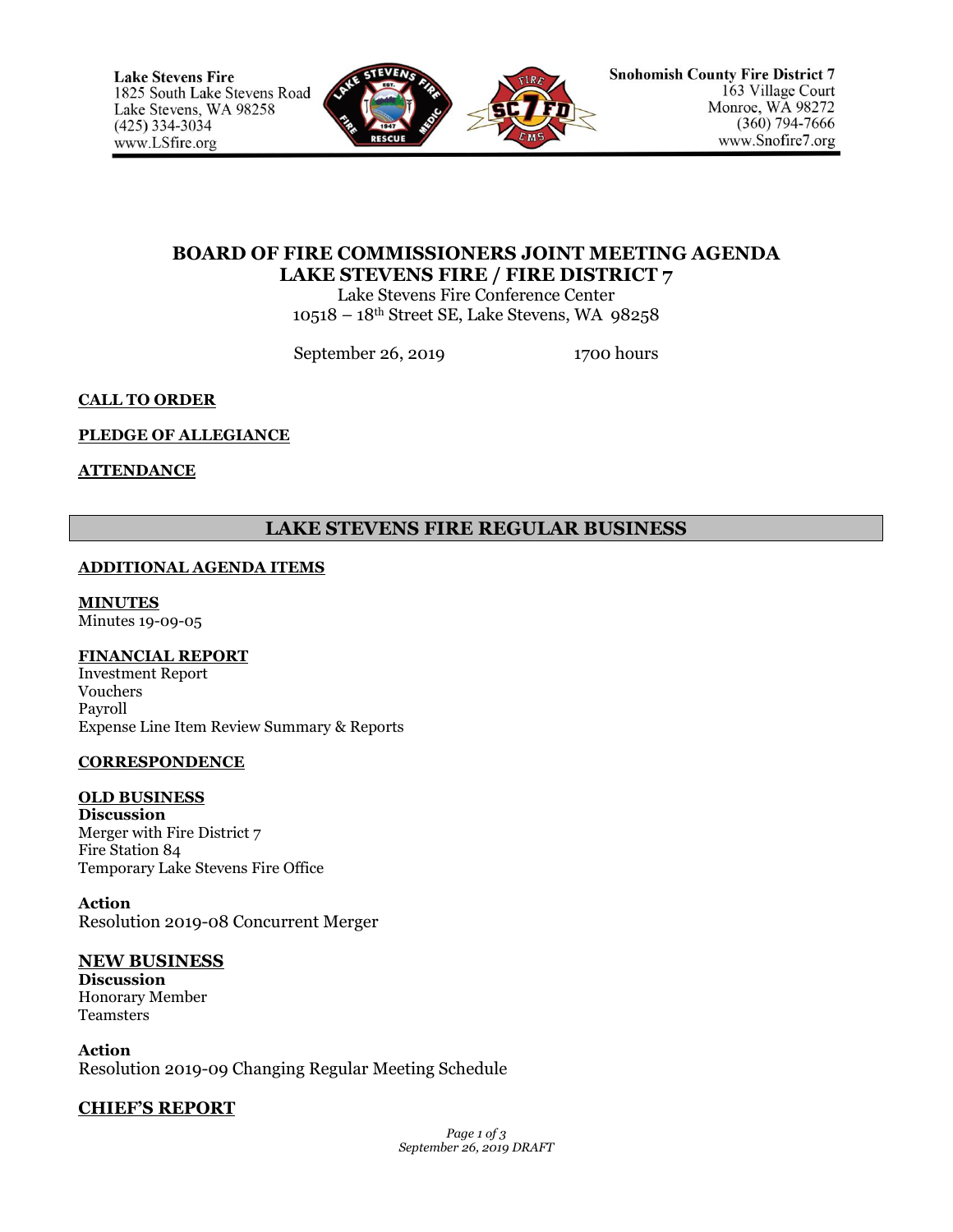

#### **GOOD OF THE ORDER**

# **EXECUTIVE SESSION**

# **FIRE DISTRICT 7 REGULAR BUSINESS**

#### **UNION COMMENT** IAFF

Teamsters

### **FIRE CHIEF REPORT**

# **CONSENT AGENDA**

**Approve Vouchers** Benefit Vouchers: #19-02389 through #19-02403; (\$423,111.61) Benefit Vouchers: #19-02404 through #19-02405; (\$4,059.63) AP Vouchers: #19-02302 through #19-02388; (\$115,986.98)

### **Approve Payroll**

Payroll: Sept 30, 2019; \$805,227.61

**Approval of Minutes**

Approve Regular Board Meeting Minutes – September 12, 2019

# **Secretary's Report on Correspondence**

#### **DISCUSSION ITEM**

# **ACTION ITEM**

Resolution 2019-18 - Combining all Commissioner Meetings & Locations Resolution 2019-16 – Concurrent Resolution declaring merger completed Draft Policy No 71 – Financial Assistance

#### **COMMISSIONER COMMITTEE REPORTS:**

**Joint Fire Board with Mill Creek (Fay / Woolery / Waugh**): Meets next on October 2, 2019 1630 at Mill Creek City Hall

**Finance Committee (Waugh / Wells / Snyder):** Dates are pending **Policy Committee (Wells / Woolery / Schaub):** TBD / Admin Bldg. **Risk Management (Schaub):** November 5, 2019 – 19:00 / Snohomish Co. FD 22 **Labor/Management (Waugh / Wells / Fay):** TBD **Impact Bargaining – IAFF Local 2781 (Waugh, Wells, Fay)**: Thursday, October 3 – 1300 - Admin **Impact Bargaining – Teamsters (Wells)**: TBD **Shop Committee – (Snyder / Woolery / Fay**): TBD **Strategic Plan Committee – (Fay / Schaub / Wells):** TBD **Capital Facilities Committee - (Schaub / Snyder / Woolery):** Station 33 Station 72 Station 32